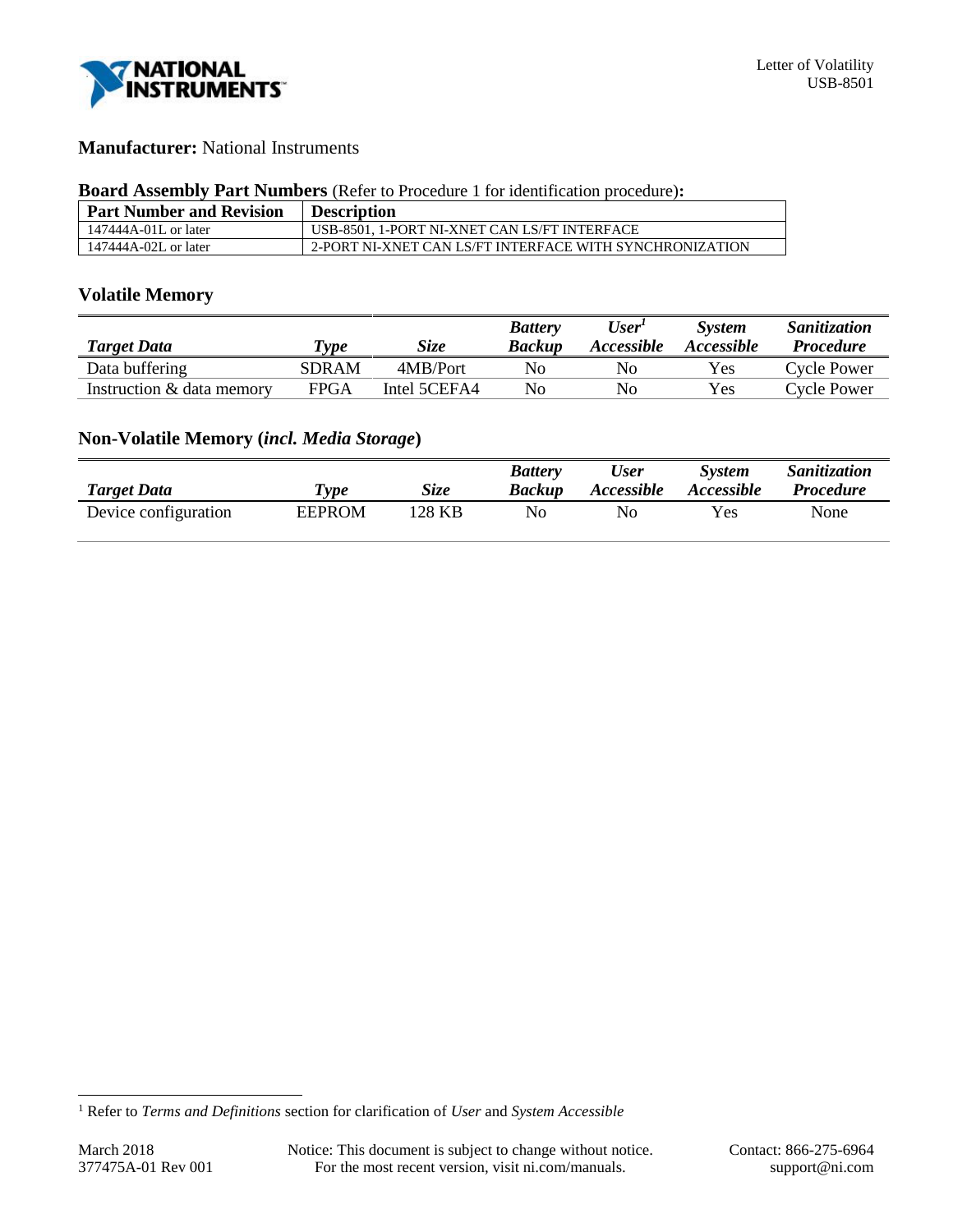

# **Procedures**

### **Procedure 1 – Board Assembly Part Number identification:**

To determine the Board Assembly Part Number and Revision, open the case of the USB module, look for a laser printed label on the top side of the PCB board, it should contain the part number and revision in the format of 147444a-01L or -02L where "a" is the letter revision of the assembly.